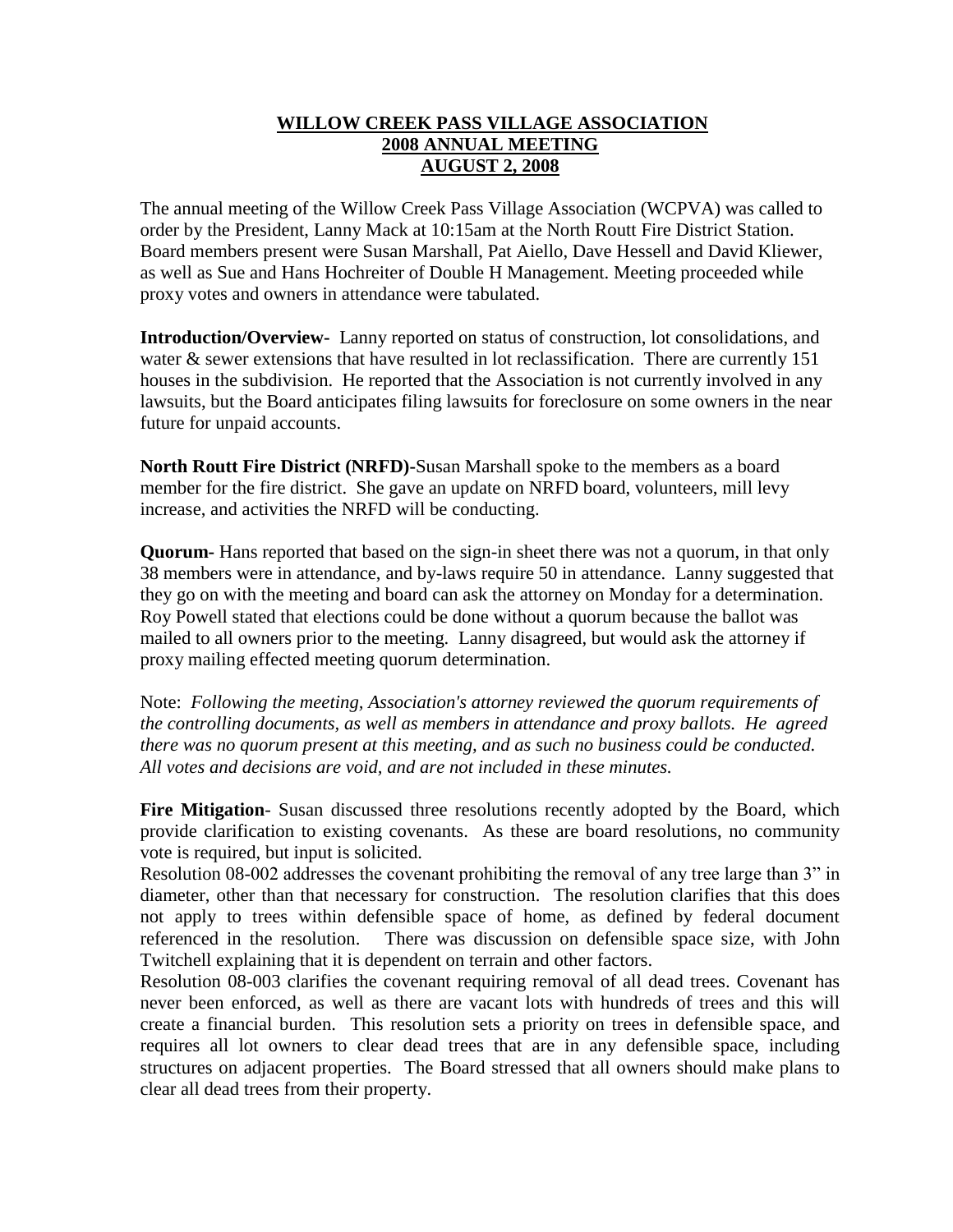Resolution 08-001 This resolution allows for the ECC to approve temporary roads to be constructed for the purpose of access for fire mitigation on adjacent land. Purpose of this is to allow the forest service temporary access across an undeveloped residential lot. Resolution stipulates that temporary roads can only be constructed by request of the property owner, and by approval of the ECC.

 Susan presented an update on the proposed Forest Service project on lands adjacent to filing 1. Forest Service project will remove infected trees, offering a fire break between forest service and the subdivision. Currently, the Forest Service has no way to access their land for this project, without going over private land. Susan and other lot owner have offered the Forest Service access via their land, and this resolution allows this to occur. Association has sent the Forest Service a letter of intent to work to accommodate this project, as was discussed at the 2007 annual meeting. Project is planned for the summer of 2010. The recent field trip that was offered by the Forest Service had 5 people in attendance, and they walked through the proposed project area and discussed scope of work.

 Susan requested email address for all owners in filing #1, or anyone interested in the project, so that status of the project can be communicated. The forest ranger suggested everybody should go to the Hahn's Peak campsite, as this is representative of the type of work proposed, with all of the dead trees having been completely removed. The letter of intent expressed three issues for concern: 1) Roads and effect of logging traffic: Forest Service feels our roads are in such good shape that they do not feel they will be damaged at all. 2) Families, dogs and kids on roads, walking and biking: The contractor must be a good neighbor and not put anybody in jeopardy. 3) Smoke: There's a very short window for burn-6" to12" of snow on the ground before they burn. John Twitchell stated the burn for slash piles would be a couple of days. It was suggested to make a huge fuel pit and put all wood in this. John says it would go on for months to make a big fuel burn. Lyn McDowell does not approve of any fire burns. Bob Hulton suggested there be hours of operation, with set hours, days and times for operation and hauling. Susan will ask about this.

There was a motion to direct the board continue with facilitating this project, and do what it can to accommodate the Forest Service. There was unanimous approval, and no voiced opposition.

**Financials-** Lanny reported on current balance sheet and P&L statement. Lanny reported on cash position, expected income and expenses, and reviewed A/R balances and discussed collection actions. He stated overall financials are in good position, and that board continues to work on collections, with number of people in arrears continuing to decline.

**Budget 2008-** Board discussed revisions of the 2008 budget. There was \$28,000 income increase from the greenbelt agreement. An additional expense is proposed for conducting a clean-up day by placing 3 dumpsters at different sites in the subdivision for the purpose of allowing owners to clean up around their properties and remove debris to these dumpsters. Another expense is having an audit, and this will cost \$7,000. The audit will be the previous two years, 2006 & 2007. The board has agreed to have audit done.

There was discussion of road projects and expenses. Lanny explained that the roads where there is water  $\&$  sewer have cost approximately five times more than other roads with less traffic. This is due to annual dust control, damage from water & sewer projects and taps,